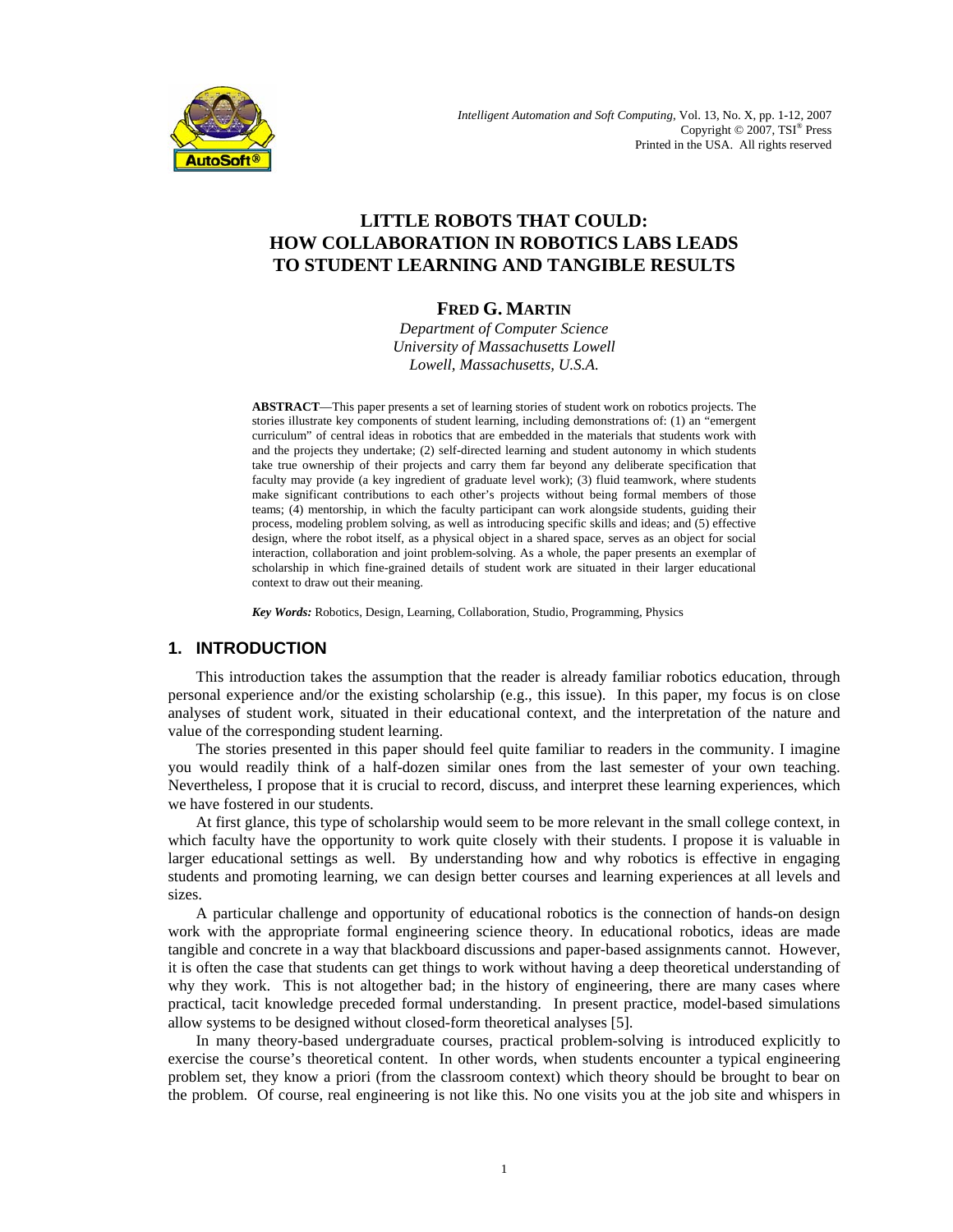your ear, "Use finite element analysis to model this system." In the key assumption of the typical undergraduate curriculum, we hope that by introducing students to a large collection of theoretical tools, they will choose the correct one (or ones) for a new task at hand.

Robotics education, in contrast, is the place where students can encounter partially-structured problems and apply the theoretical knowledge that has been delivered to them by their prior academic work. To use the language of noted mathematics educator Richard Lesh, robotics becomes a "model eliciting activity" [10]. This is defined as an activity in which students produce "sharable, manipulatable, modifiable, and reusable conceptual tools … for constructing, describing, explaining, manipulating, predicting, or controlling mathematically significant systems" (ibid, pp. 3).

In Lesh's work, students are asked to create models that explain their understanding of what appear to be, on the surface, traditional word problems as would be given in a mathematics class. However, Lesh's "model eliciting activities" are specially designed to encourage students to draw upon a wide and diverse swath of their existing mathematical knowledge (rather than exercising a particular, focused bit of it). Students of Lesh's activities develop a problem-specific form of mathematics, helping them solve the particular problem at hand.

In the case of robotics, students' robot control program is like a computationally active model that represents their understanding of the control problem [12]. Students' robotic systems are also computationally active; that is, students run their robots and a computer carries out their program. Robot projects naturally lead to collaboration among students because the robot itself is a tangible, shared physical entity. The robot thus acts as an "object to think with" as described by Papert [16]. Students' design ideas are embodied in the robot, which enacts them as its code is run. As an entity whose behavior is readily observable by everyone in the vicinity, students naturally discuss and help debug each other's work.

The style of work we observe in robotics laboratories occurs in other learning environments. In a study of an undergraduate software design project, Kuhn found many features that are shared with the working style that is present in architecture design studios. These include: student work that is "complex and openended," design projects that "undergo multiple and rapid iterations," and faculty interventions that include imposing appropriate constraints to help students navigate the open-ended nature of the design problems [9].

When successful, student projects move beyond a classroom assignment and become significant endeavors. As described by Fischer and Scharff, "The challenge for environments supporting self-directed learning is to allow learners to work on authentic problems and tasks of their own choosing, and yet still provide them with learning support contextualized to their chosen problem" [6]. In the work described here, this is done within a framework of collaboration and joint problem solving.

*A word about methodology.* Some readers may be concerned that the results reported in this paper are not based on a systematic collection of data (e.g., using surveys administered to all students in the course). Instead, the value of the work derives from intimate observations and interpretations of student work and problem-solving. This is a sort of "thick description" of situated activity as established by noted anthropologist Clifford Geertz [8]. The data reported here are provided in its full context so that readers can easily make connections between these observations and their own students and classrooms.

The heart of this paper now follows. There are three narratives of student work in developing robotics projects. In these case studies, we can see these principles in practice. The narratives are followed by a summary discussion.

### **2. FORMAL ANALYSIS OF STEERING TORQUE**

A limitation of using LEGO materials for classroom robotics is that one rarely encounters problems that need formal analysis involving physics. Generally, trial-and-error experimentation is adequate for solving problems—and indeed, can encourage student creativity through highly iterative design processes [11]. In this learning story, I describe how I was able to move students beyond this mode, as we encountered a problem that begged for formal treatment.

In my present version of the semester-long robotics course using LEGO materials, we keep the final third of the semester open for student projects, which may vary widely based on students' interests. In the Fall 2003 course, a group of about 10 students elected to convert a child's ride-on car (the Mattel PowerWheels) into an autonomous robot. It was a significant undertaking, which was only partially completed by the end of that semester.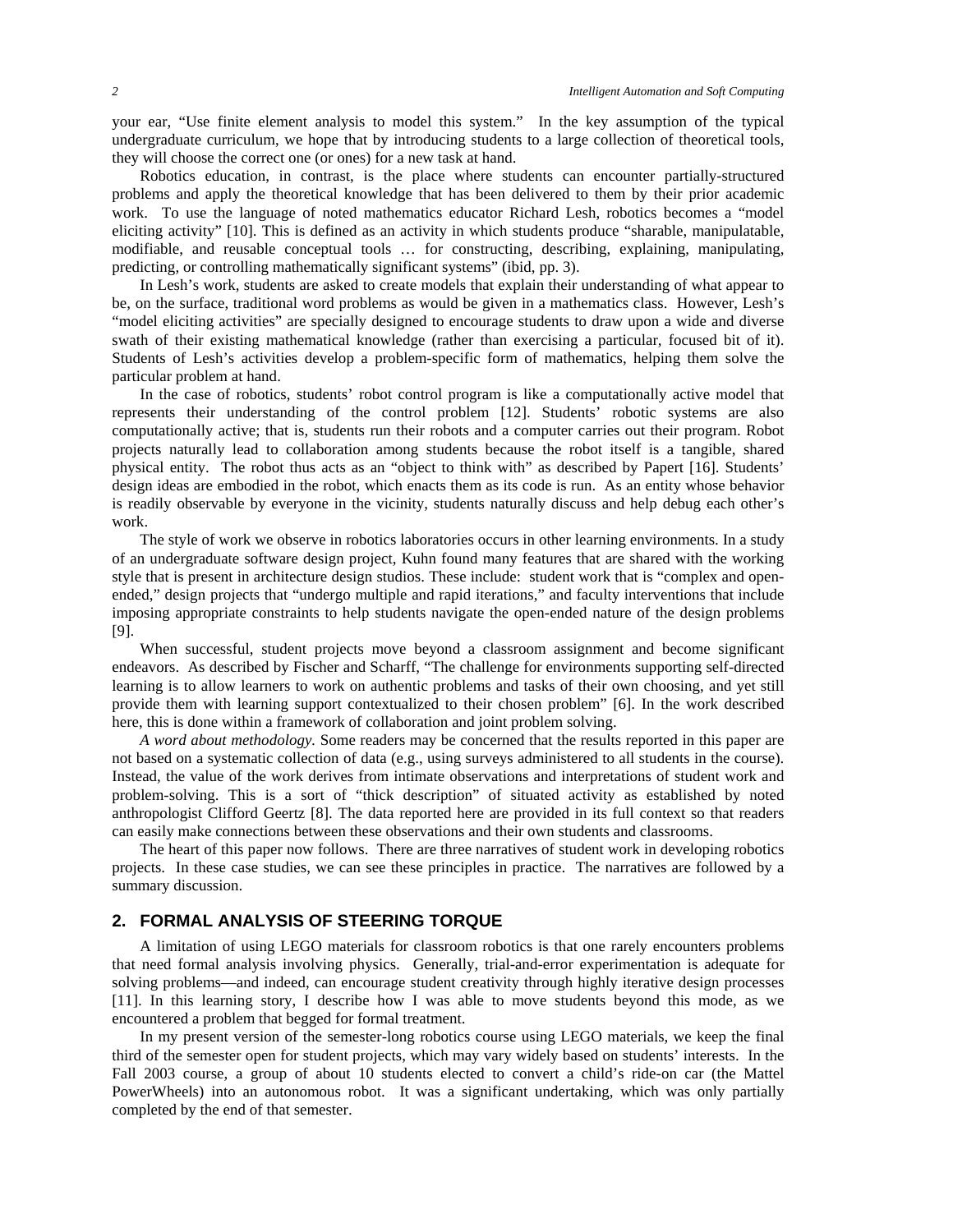One sub-system involved adapting a motor to the car's steering system. The car came with a simple steering system where the child turned a steering wheel back and forth. The steering wheel had an axle rod mounted with a double-bend that actuated a steering bar. Rotating the wheel would translate the steering bar to the left and right, causing the wheels to steer.

The student in charge of mechanically actuating the system suggested that we obtain a large-scale, high-torque servo motor and use it to actuate the steering bar. The student's idea is shown in Figure 1. It seemed like a reasonable approach, so we purchased the largest hobby servo we could find, at a cost of about \$50.



### **Figure 1. Power Wheels' steering linkage and initial student concept.**

The first moment of truth arrived when the student mounted the servo arm to the steering bar and applied a control signal. The motor could move the linkages—but only when the front end of the vehicle was lifted off the ground! When the front end of the car was resting on the ground, the servo would stall and the wheels would not steer.

What to do? At this point, a number of other students in class and I became involved. We all wanted to see the car work, and the steering subsystem was obviously on the critical path.

I began to think out loud, leading students through a discussion of the mechanics involved. All of the students in the class had taken and passed two semester's of college physics—a requirement for our computer science degree—but few, if any, had put it to use in any practical way.

Clearly, we could shorten the servo arm linkage, since this would reduce the torque necessary to translate the steering bar. But this would reduce the amount of travel of the bar, and thus the amount that the wheels steered. In short order, we realized that the problem reduced to: *"How much torque is required to turn the car's steering wheel itself,* and *does our motor have the ability to do it?"* We looked up the specifications of the motor and learned that its torque rating was 300 ounce-inches, or almost 20 lb-inches. The question then was: how much torque would it take to turn the steering wheel?

The problem would have been straightforward if we had a calibrated spring scale in the lab. Since we did not, we invented one on the spot, using materials on hand. First, we found a 16-ounce soda bottle and filled it with tap water. Making use of the fact that one milliliter of water weighs one gram, this provided a known mass of about 500g or 1 lb. This bit of a priori knowledge became the grounding point in our series of measurements and calculations (plus the fact that a container of known volume could be found in the trash). The apparatus is depicted in Figure 2.

Next, we found a box of thick general-purpose rubber bands and hung the soda bottle from it. We measured the stretch of the band due to the mass of the bottle to be approximately 2 inches.

At this stage we had a real-units-based measurement of the performance of the rubber band, so we set off to measure how much force was required to turn the steering wheel of our car. We attached the band to the edge of the wheel and stretched it again, normal to the wheel.

We quickly realized that the band was stretching beyond its linear performance region. We then doubled, trebled, and ultimately quadrupled the rubber bands for our measurement. With four bands, we obtained a stretch of 3 inches when the steering wheel started to turn. Thus, we calculated a force of 1.5 (based on the stretch amount) times 4 (based on four bands) of the soda bottle mass, yielding  $6 \times 1$  lb or 6 lbs to turn the wheel. The steering wheel had a 5-inch radius, so the entire experiment determined that 30 lb-inches of torque would be required to turn it. Figure 3 illustrates the experiment.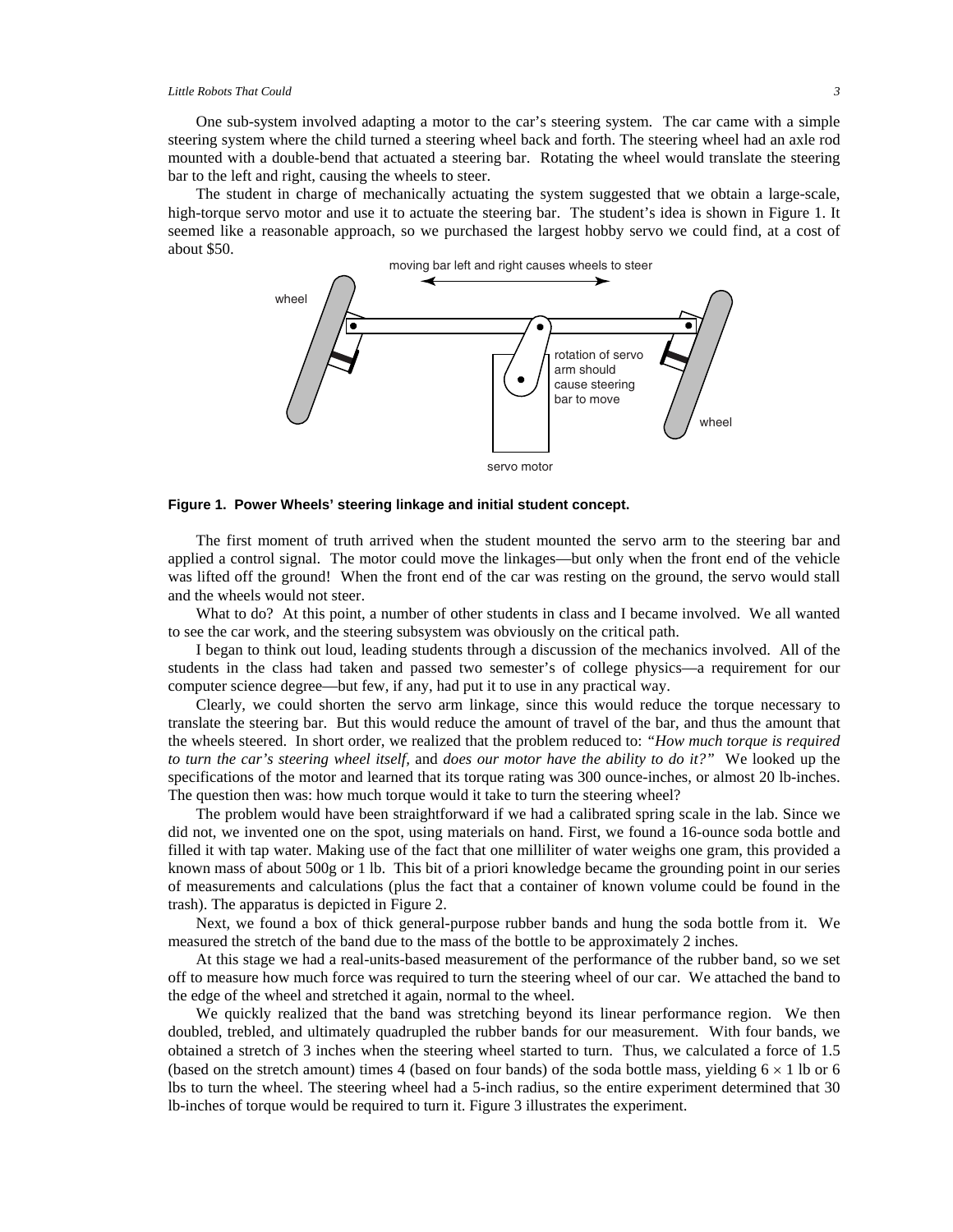





### **Figure 3. Measuring the force required to rotate steering wheel.**

As mentioned, the hobby servo motor we had procured had a torque rating of 300 ounce-inches, or about 20 lb-inches. *Therefore, a mechanical advantage of at least 1.5:1 would be required in order for the motor to be able to turn the steering.*

We then designed a gear reduction system, as shown in Figure 4. A small pinion gear was mounted on the servo motor (shown mounted on the vertical aluminum bracket). A large gear (three times the size of the pinion) replaced the steering wheel. The gears were drawn using an open-source gear generation web site [1] and manufactured from 1/2" aluminum stock at a nearby contract manufacturing shop. The design gave a  $3\times$  torque advantage over the servo motor's intrinsic capability, and thus provided a  $2\times$  safety margin over our experimental measurements and calculations. After the whole analysis, design, and manufacturing process, we assembled the physical gears to the chassis and motor. We were rewarded when the servo motor indeed possessed the power to actuate the steering!

This discussion does not suggest that the students came up with this on their own. As was narrated, I led the whole process, with input and suggestions from any of a group of 5 or 6 students who had elected to participate. At this stage of the semester, class meetings were being held in the lab, with all class time allotted for joint project work. The problem analysis, apparatus design, measurements, and conclusion occurred over the course of about an hour, during one of these sessions. Students subsequently manufactured and installed the gears in the described solution.

Summarizing, students were able to follow the analysis of a contextualized problem that mattered, and had the satisfaction of designing a solution and seeing it work. Students commented that this was the first time they had used the physics they had learned for something practical. The exercise of constructing instruments from first principles, and combining several disparate bits of physics knowledge (mass of water, Hooke's Law, and a basic statics analysis) was an exciting process of connecting ideas that had previously seemed separate and inert.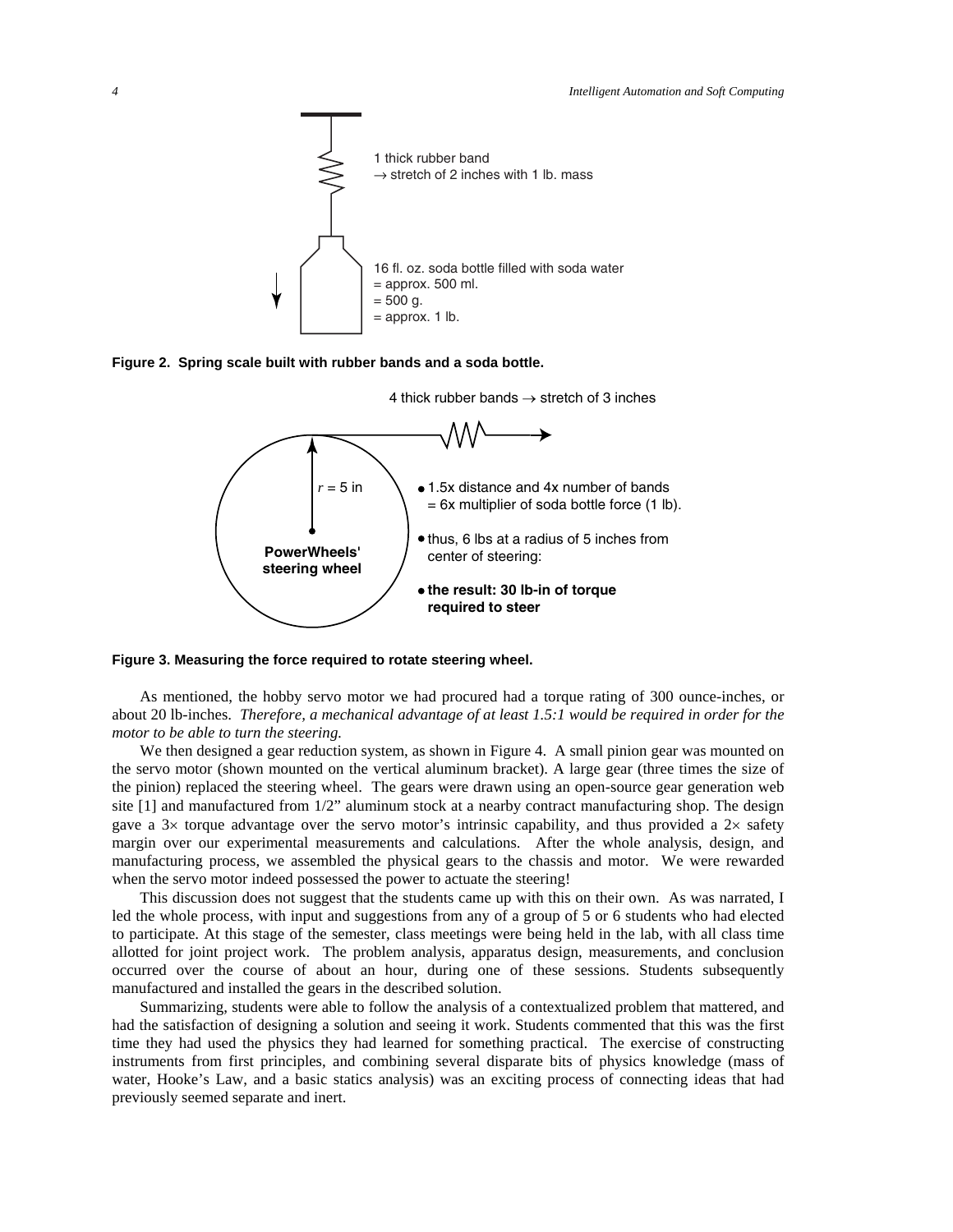

**Figure 4. Resulting steering system for Power Wheels robot.** 

## **3. LIGHT-SEEKING IS HARDER THAN EXPECTED**

In most algorithms that computer science students learn, data are either perfectly known or already modeled. So it is a surprise when an algorithm that should be simple turns out otherwise. In this example, the details are based on a 1-sensor light-seeking algorithm, but in many robotics applications, one's initial model of sensor data turns out to be inadequate. Thus, the lesson here is general.

The example is taken from an intensive robotics design workshop I conducted at the Universidad Autónoma de Yucatán in Mérida, Mexico. The Department of Mathematics had created an engineeringoriented undergraduate program in computer science named "Licenciatura en Ingeniería en Computación" [15]. Students take a rapid prototyping class during their freshman or sophomore year. As part of this class, I conducted a week-long robot design course for about 20 students during the Spring 2005 semester, using LEGO Technic, the Handy Board, and Interactive C [13].

I gave the students a simplified version of the Case-Western Egg Hunt competition, which involves transporting plastic eggs to a goal that is marked with a light source [2]. A natural sub-problem of the contest is to build a robot that can perform light-seeking. Most students had two-wheel, "wheel chair" style robots, and I encouraged them to work with one light sensor, as shown in Figure 5.

For the sake of expediency, I provided students with a sample algorithm for performing light seeking using a robot with this configuration. The algorithm was:

1.Turn around (for at least a complete circle), capturing the strongest light reading while doing so.

2.Turn until that value is attained again, and stop.

3. Drive forward.

The Interactive C code describing this algorithm is as follows:

```
void main() { 
   find_strongest_light(); 
  turn to strongest light();
  go_f\overline{orward}();
}
```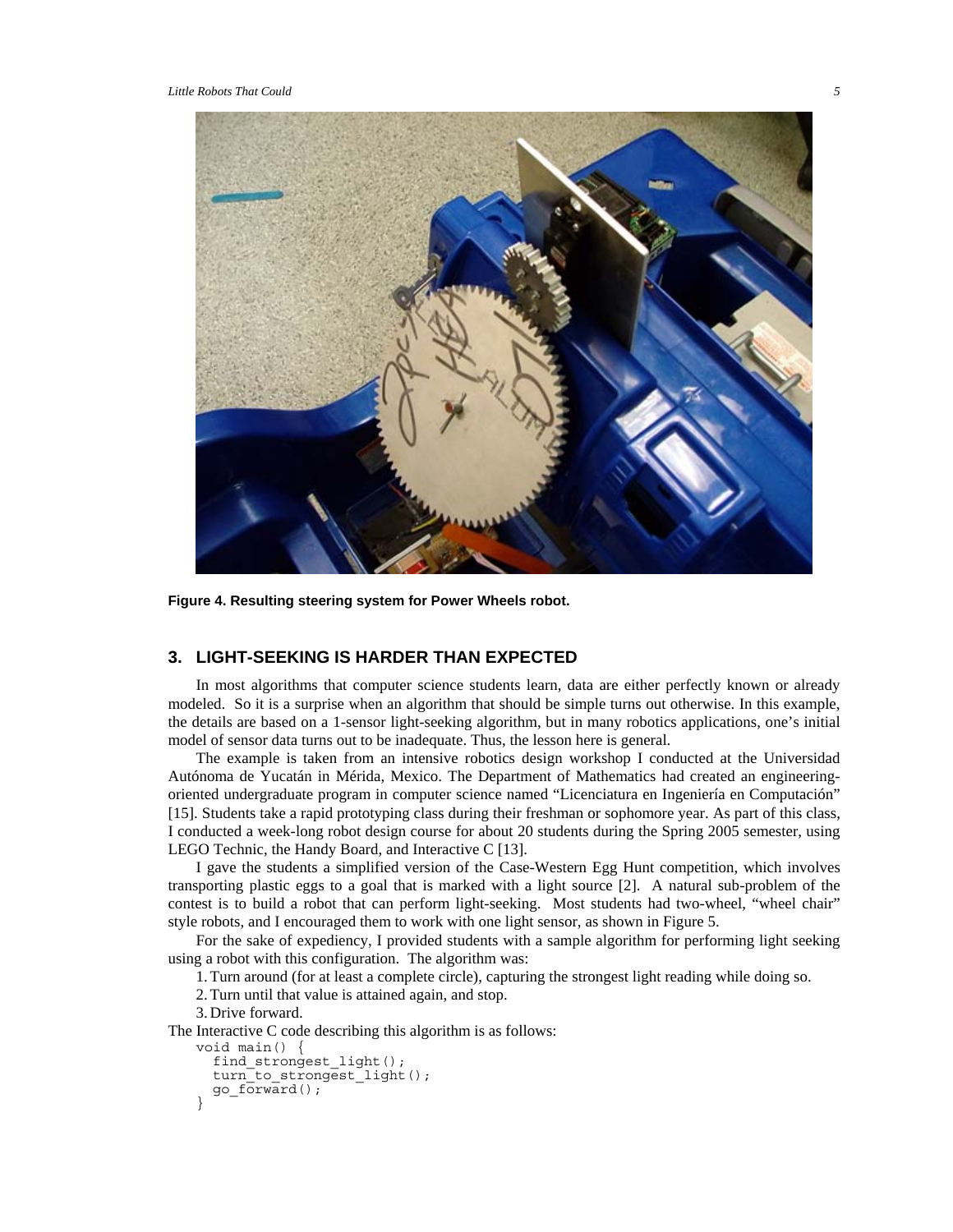

### **Figure 5. Two-Wheeled Robot with One Light Sensor**

(Please note that this is only a partial solution, as one would need iterate over these three steps in order to obtain complete light-seeking behavior.)

Since many of the students were novice programmers, I further gave them example code for finding the strongest light, since this code made use of some timing features that would not be obvious.

Here is the code. Please note that stronger light causes *smaller* sensor readings:

```
int min;
```

```
void find_strongest_light() { 
  id find_strongest_light() {<br>float now = seconds(); // used to time a period of turning
   int current; // capture a sensor reading 
  min = 255; // initialize min to high value //make the robot start turning 
  while (seconds() - now < 5.) \left\{\n \begin{array}{cc}\n / & \text{turn} & \text{for} & 5 \text{ seconds} \\
 \text{current} & = \text{analog}(2) & ; & \text{/(read} & \text{photocell} & \text{on} & \text{port 2}\n \end{array}\n\right\}// read photocell on port 2
 if (current < min) min= current; // capture sensor value if 
 // it's less than best previous 
   } 
}
```
In the discussion that followed, one student pointed out a subtlety in the details of the algorithm to capture the smallest reading. A more naive way of writing the loop would be:

```
while (seconds() - now < 5.) { // turn for 5 seconds
  if (analog(2) < min) min = analog(2); }
```
This implementation has the (not so obvious) bug that the sensor reading can change between the point where it is discovered to be less than the previous minimum and the point where it is subsequently captured. I had hoped to simplify students' work by giving them the "more correct" algorithm (and not explaining this case), but at least one of the students had experienced the problem before, and pointed out that my code was already improved.

As the lecture/discussion was wrapping, I gave students specific process guidance to finishing the algorithm I had provide. I told them that they should ascertain that the find\_strongest\_light() routine was working before beginning the turn to strongest light() piece. In other words, they should first implement

```
void main() { 
 find strongest light();
 stop_robot();
 print minimum reading();
}
```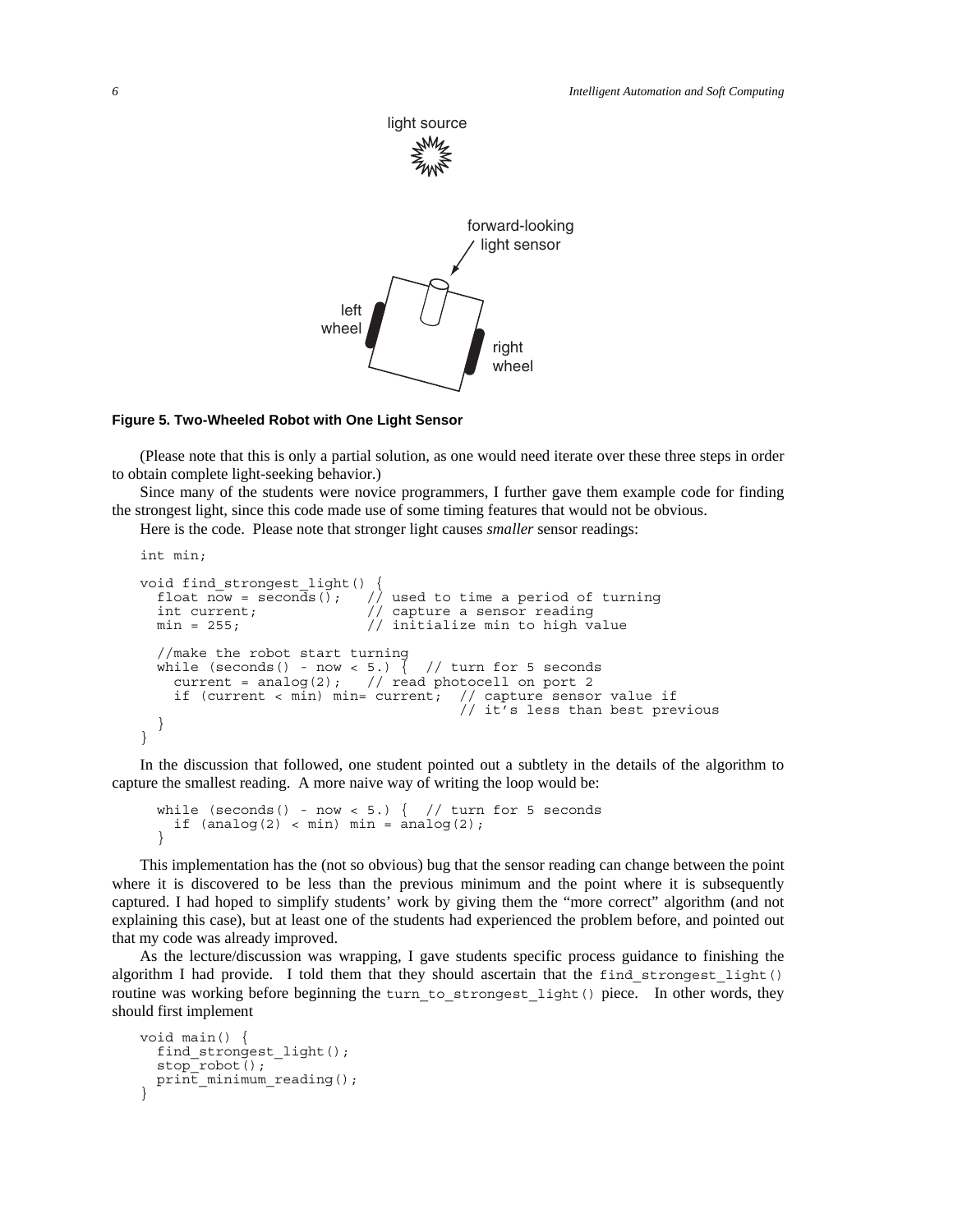*Little Robots That Could 7* 

```
// turn_to_strongest_light(); 
// go_forward(); 
//}
```
After students had this working—or maybe before?—they set out to write their turn\_to\_strongest\_light() routine. Half of the eight groups had code with an identical bug, equivalent to the following:

```
void turn to strongest light() {
  //make the robot start turning 
 while (1) {<br>if (analog(2) == min) break;
if (analog(2) == min) break; // if current reading equals
 // previous minimum, break 
 } 
  // make robot stop turning 
}
```
The conceptual error lies in the conditional test. These students were checking if the current light sensor reading was *exactly equal* to the previously captured reading. In actuality, it is possible for consecutive sensor readings (taken as the robot is rotating) to straddle the previously captured "best" reading. In practice, this would cause the robot to keep spinning and spinning, even though it could be registering sensor readings that were stronger than the previously captured reading.

This is a classic error that students first working with real systems make. Even experienced programmers are used to designing algorithms that work in a perfect world, and the idea of sensors with sloppy, unreliable values is foreign. So, in this case, the routine should be re-written as:

```
void turn to strongest light() {
   //make the robot start turning 
  while (1) {<br>if (analog(2) \leq min) break;
                                      // if reading equals or bests
                                        // previous minimum, break 
 } 
    // make robot stop turning 
}
```
At this point, I thought we were done debugging the light-seeking procedure, and that we could all move on to other things. But I was mistaken. As work on the robots proceeded, one team discovered a yet more subtle way even this improved algorithm can fail.

This team was the strongest and most experienced group of students. A member of the team was the student who had pointed out my optimization at the beginning of the conversation. They noticed their robot's performance was unreliable, though it was one of the better-constructed robots in the room. They realized the light-seeking algorithm would fail when the robot *was started directly facing the light*.

Ultimately, they figured out what was happening. If the robot started off directly toward the light, the algorithm would capture an extra-strong sensor reading that resulted from the robot *standing still at the very beginning of the algorithm's execution*. In that case, the algorithm would capture a reading that would not be attainable when the robot was moving!

When the group first described the problem to me, I thought, "OK, the simple solution is just don't start your robot when it's facing the light." But this group had higher aspirations. They solved it by first starting their robot moving, and delaying the onset of the algorithm until it was turning at full velocity—a much more robust solution.

This example and the progression of our understanding of light-seeking illustrates the complex ways in which code interacts with the world when it is embedded in a mobile robot. The value of the robotics approach is to provide a context where these lessons are both meaningful and fairly easily observable. The central lesson of this example is that it is difficult to model the real world, particularly when dealing with dynamic components. Of course, there are much more sophisticated versions of this notion, but this lesson can be meaningfully experienced even with a simple mobile robot.

It is worth noting that this issue is applicable well beyond robotics. For example, in operating systems design, the atomic test-and-set operation is a crucial concept. The issues in test-and-set are analogous to those in the sample-sensor/capture-sensor problem.

Finally, I will also point out that students do not often get the opportunity to directly experience this issue in the computer science core curriculum. Most algorithm design problems involve known data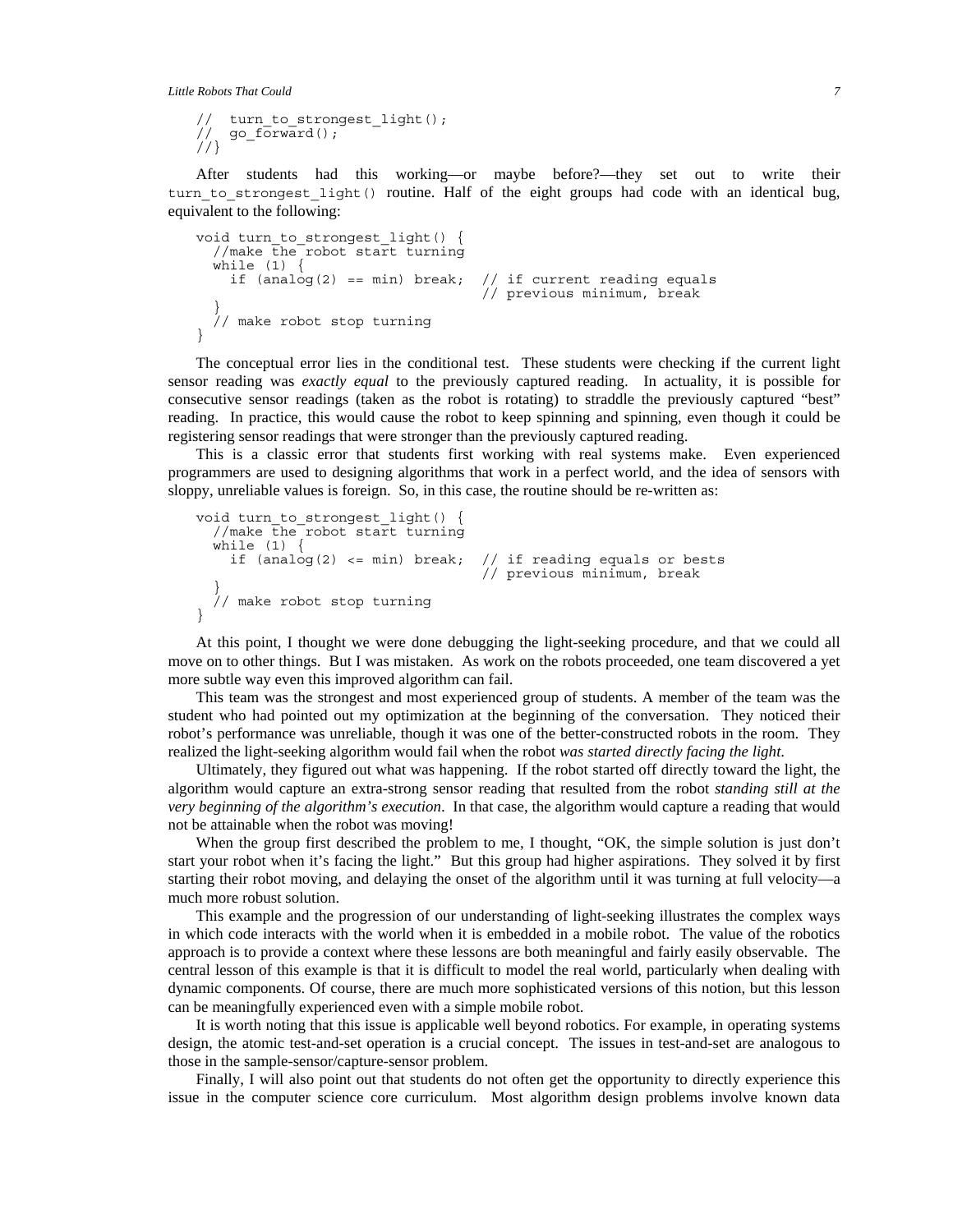structures that are not subject to corruption. Computer science students are primarily introduced to systems that are provably correct from a mathematical standpoint.

For any of us, it is a valuable and humbling experience to discover that the real world does not easily lend itself to systematic modeling.

## **4. EVOLUTION OF THE CONTROL ARCHITECTURE FOR A MULTI-STUDENT ROBOT**

This section presents the evolutionary design of the control architecture for the Power Wheels robot discussed earlier in the context of the steering mechanics. The overall robot is shown in Figure 6. As of this writing, work on the robot has taken place over three semesters with three different groups of students (with a few individual students overlapped across semesters). A primary lesson in this project has been the story of how the design of the robot adapted to become compatible with the work styles of the students who developed it. In particular, we emerged with a modular design that allowed individual students (or small teams of 2 to 3 students) to have ownership of a particular subsystem (say, the motor control system, or the sonar sensor system) but have their work be easily shared with others on the project team.



### **Figure 6. The MCP Robot.**

Broadly, the project went through three stages of work, corresponding to three semesters of student activity. In the first semester of work (Fall 2003), an individual Handy Board separately controlled each of the robot's subsystems. The Handy Boards communicated with each other using a custom master-slave protocol called "Cricket Bus" [14]. One Handy Board acted as the master controller and issued commands over the Cricket Bus to the other slave Handy Boards. The robot got its name, "MCP," from this initial design—**M**ultiple Handy Board **C**ontrol **P**rogram. This design is illustrated in Figure 7.

Teams of 1 to 3 students implemented each of the subsystems, but in practice, we only got two Handy Boards interfaced with each other. The Handy Board that operated the sonar sensors acted as the master, and issued commands to the Handy Board that operated the steering and drive motors.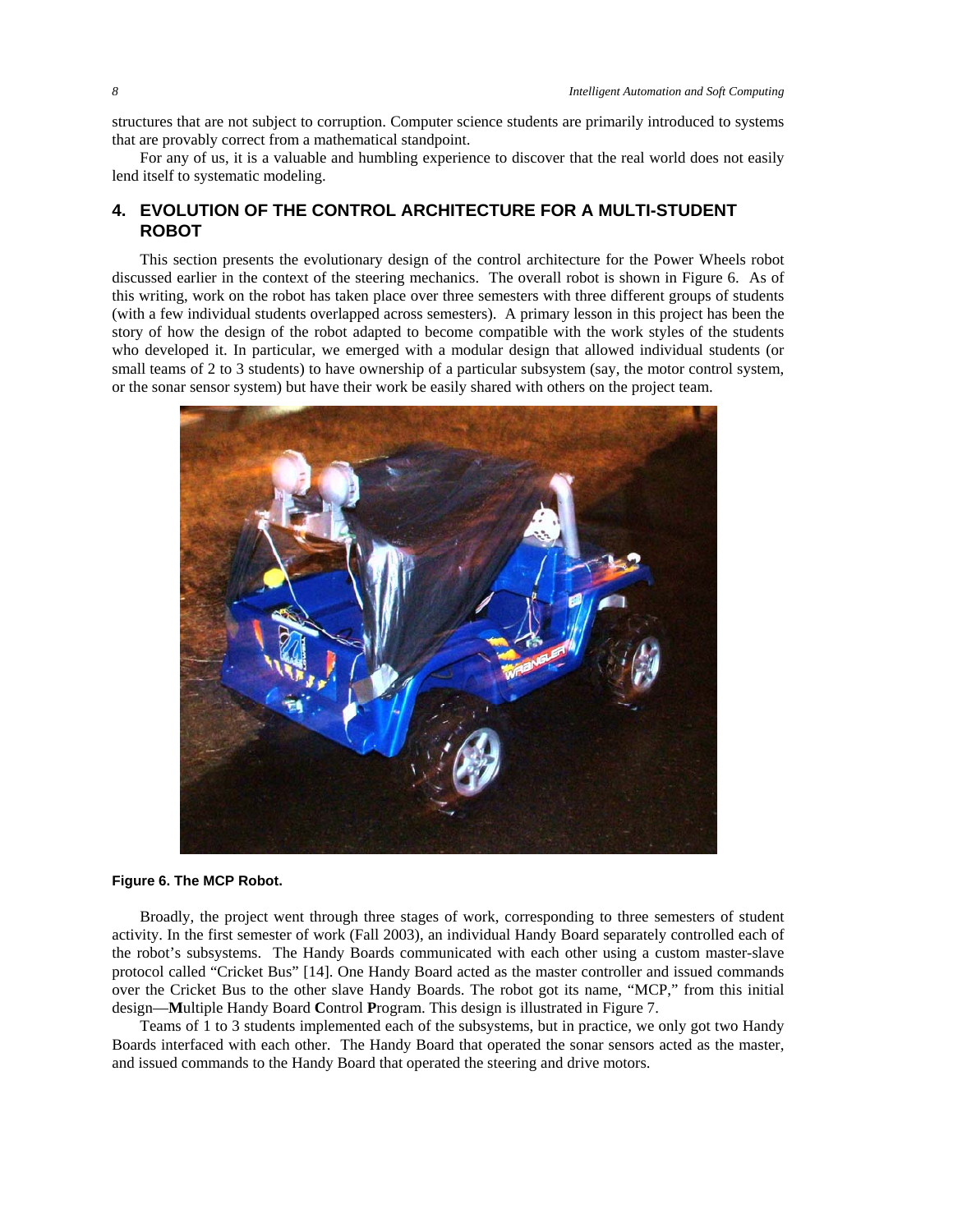

**Figure 7. MCP Robot Control Architecture, First Semester.** 

There were several challenges in getting the robot to work with this approach. The robot had a complex "launch sequence" of turning on Handy Boards in a particular sequence and getting them to run their code. Each student team used a different computer in the lab to develop code for their subsystem, so students could not easily view each other's code, and it was hard to know which version of the code on any given desktop was the "correct" version. Also, each Handy Board needed to have its battery charged separately. Overall, the system was brittle.



**Figure 8. MCP Robot Control Architecture, Second Semester.** 

In the second semester of work (Fall 2004) I started a new group of students on the project. Based on the previous work, I encouraged students to re-design the Handy Board-based subsystems to employ a simpler, single-chip microprocessor technology called the "LogoChip" [3]. The idea was to remove the complexity associated with having multiple Handy Boards, each with its own program that had to be loaded separately. The LogoChip device had native drivers for the Cricket Bus and used persistent internal memory (so it could not lose its program because of loss of power). So the plan was to have each student team develop and debug a reliable subsystem that would respond to commands over the Cricket Bus. Finally, we planned to add a Linux PC as the master control computer, which would talk over the Cricket Bus using an RS-232-to-Cricket Bus translator. This design is illustrated in Figure 8.

The LogoChip/Cricket Bus design did not make as much progress as I had hoped. When the semester ended, the project teams had individually gotten their subsystems to work, but only in bench testing. They had not gotten to the stage of programming the Cricket Bus communications code, so the separate projects were not even ready to be integrated.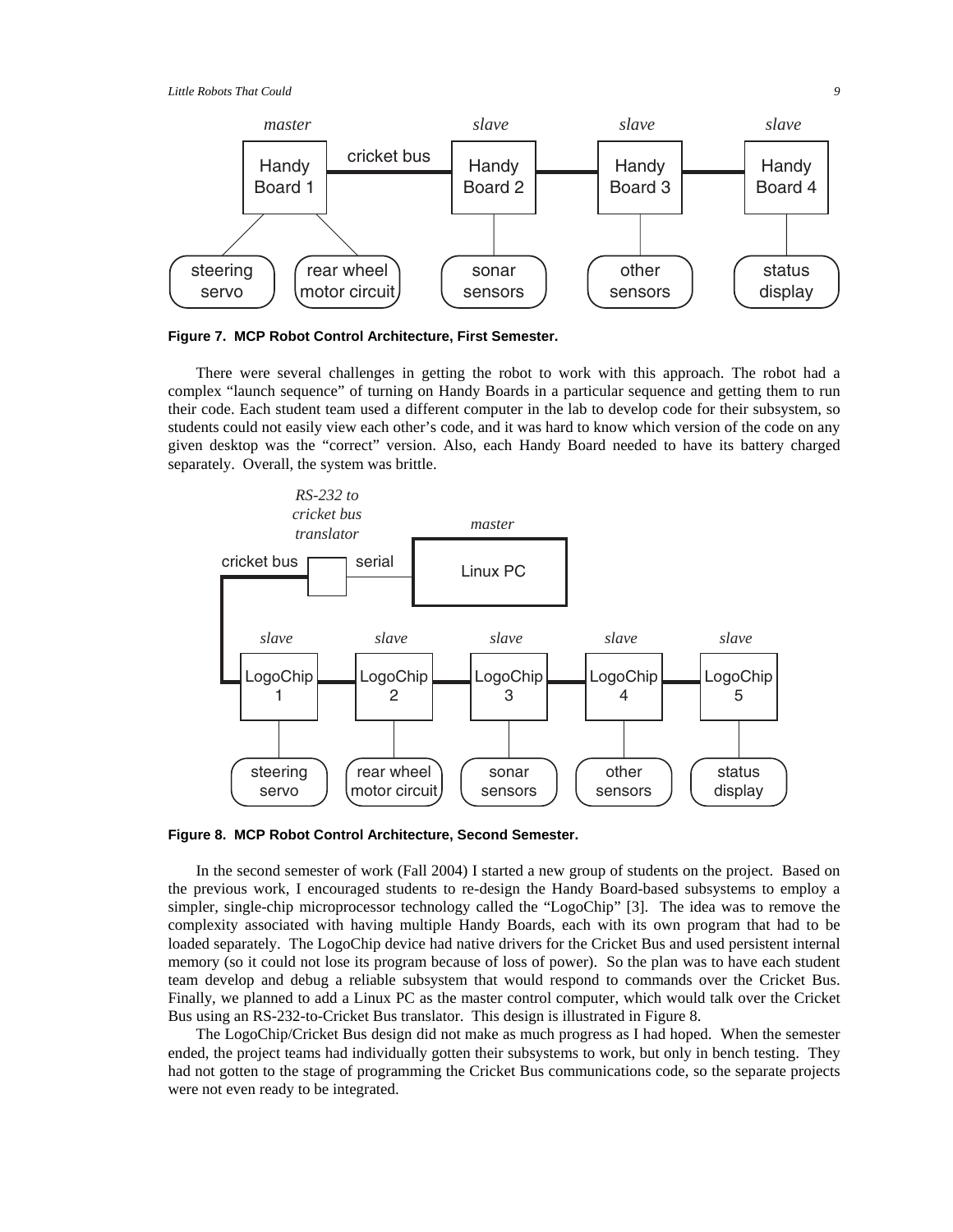In retrospect, I did not provide students with a method for readily debugging Cricket Bus communications code. Effectively, each team would have needed two LogoChip systems—one for their own subsystem, and one to act as the master so they could debug their communications code.

This became evident as worked moved to the third semester (Spring 2005). A new student picked up the LogoChip/rear wheel drive subsystem, and advanced it to the point where he developed the communications code. But rather than developing it using the Cricket Bus, he wrote a communications protocol that worked over standard RS-232 serial, and tested it using his own development PC to generate control commands.

Separately, another student was working adapting a scrolling LED sign to be a large output display for the robot. The sign had a serial interface, but we wanted any process running on the Linux PC to be able to send a message to the sign. The student then developed a UDP-based client-server system for sending messages to the sign. A sign server program opened the serial port and communicated at the low level with the sign. Also, the server listened on a particular network port for incoming messages. The student wrote a separate client program that would generate a UDP packet to the server, containing the message to be displayed. The server would then receive the packet and serially transmit the text to the sign.

One other development figured crucially into our architectural redesign. A student in our lab had developed a robotics interface board called "SerialSense," which made it easy to control motors and read a variety of sensors using a serial line. Along with the hardware, the student developed a C++ class library that made the board simple to use from a development standpoint [4].

At some point in the semester, it just became obvious that we should connect everything to the robot using serial lines and the SerialSense board. We got the Linux PC mounted into the robot, and acquired a USB-to-8-serial port expander. Some devices connected directly to the robot using serial (the LED sign and a global positioning system [GPS] unit), while others were interfaced through SerialSense boards (Figure 9).



#### **Figure 9. MCP Robot Control Architecture, Third Semester.**

From a development standpoint, the approach was transformative. After getting their hardware designs working, each student team could then set out to develop its software drivers, effectively "owning" the whole subsystem. At one point in the semester, there was one group working on the steering, another student working on the drive wheels, and a third team working on the sonar system. Each group had its own SerialSense board, plugged into their own serial port on the robot's Linux computer. All groups could be simultaneously logged in to the Linux machine, developing code in parallel. Further, it became trivial to share code and learn from each other's work—all the code was literally on the same machine. The steering and drive wheel subsystems were later merged onto one SerialSense board. In an instance of the value of code sharing, the steering and main drive subsystems, which were initially developed by different groups, were easily merged when needed.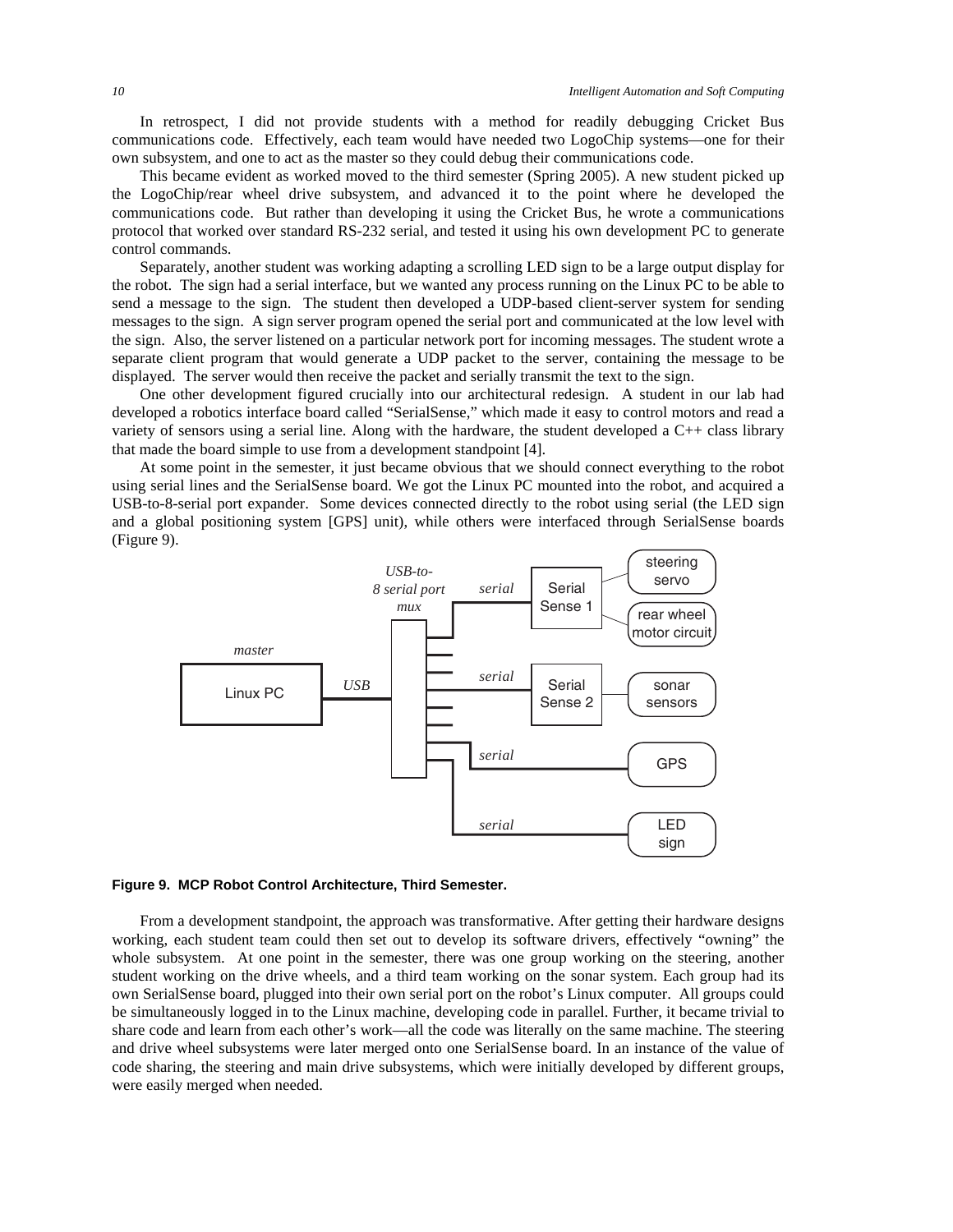#### *Little Robots That Could 11*

Inspired by the approach of the LED sign project, we employed local communications to integrate software subsystems. As with the sign server, the steering and rear wheel drive software was written as a server, and accepted movement commands over a local UDP port. The sonar subsystem created a block of shared memory, into which it continuously wrote sensor readings; other Unix processes attach this shared memory segment and read the sonar values. The GPS subsystem was based on an open-source server that uses the same technique. This strategy allowed each team's code to run as a separate process that did not need to be compiled into a monolithic control program.

### **5. DISCUSSION**

In an essay that described his motivations in creating the MIT Mechanical Engineering undergraduate design competition, Woodie Flowers noted that the design problem should be different every semester, so that it is a genuine process of discovery for all involved [7]. Neither students nor faculty know which solutions are likely to be best, or precisely what problems will be encountered. Of course, faculty have an advantage over students in terms of experience, and formal knowledge, but if the specific problem formulation is new to faculty as well, there will be an edge of authenticity—including the possibility of failure—that is not present when faculty run the same challenge over successive semesters.

This authenticity permeates the work discussed in this paper. In each of the three examples, I had no particular prior knowledge that would have allowed me to "short circuit" the process and arrive directly at an "answer." Students knew that I was just as genuinely searching for understanding as were they, and we respected each other because of it. In particular, drawing on the narratives that have been presented:

- In the development of the steering system, students initially tried an experimental approach, and when this failed, we invented an apparatus for performing standards-based measurements, and applied a combination of knowledge from basic physics to perform the analysis. After the analysis, we developed a new design, which was then tested as operational.
- In the light-seeking study, students implemented light-seeking algorithms, and along the way, discovered various unexpected interactions between their algorithms and the real-world.
- In the evolution of the robot control architecture, a series of overall control architectures were developed, leading to a design that allowed students to easily modularize their own projects and learn from each other's work.

Additional themes are common across all of these projects. Work and learning occurred as we interacted with ideas-in-progress. Rather than leading with a formal analysis, we began with our initial understandings, made an implementation based on this, and then iterated. As mentioned, this is the studio design style of projects that "undergo multiple and rapid iterations." Further, analysis was brought into play as needed; as we discovered problems that were amenable to formal techniques, they were applied. Papert and Turkle have referred to this as "logic on tap, not on top" [17].

Another key theme is how students share work and learn from each other. This is perhaps strongest in the third example of the robot control architecture. The primary failings of the early designs were not so much technical as they were in how they limited sharing of work. The crucial innovation was the Linux PC mounted into the robot, which allowed multiple students to simultaneously log-in, perform work, and examine each other's work. Further, the modularization of hardware, firmware, and Linux-based driver software allowed a student or team to own a whole sub-system, yet readily share it with others.

My role as facilitator, instructor, mentor, and collaborator was also crucial in each of these case studies. Depending on the situation, I presented new material, worked alongside students, debugged problems, or steered their thinking in particular directions. This is a significantly more complex role than the one required in a lecture style classroom (and one that I personally enjoy immensely).

I will close by noting the central role of a laboratory environment. In all cases, students learned by seeing each other's work as they individually or jointly got things to work. But the lab is more than this; it is a shared social space in which students (and faculty) get to know each other as people. Casual conversations lead to trust, serendipity, and the reward of building something that you care about with people who you care about.

## **ACKNOWLEDGMENTS**

Most importantly, I would like to thank the students whose work I have discussed in this paper. It has been a pleasure to work with each and all of them.